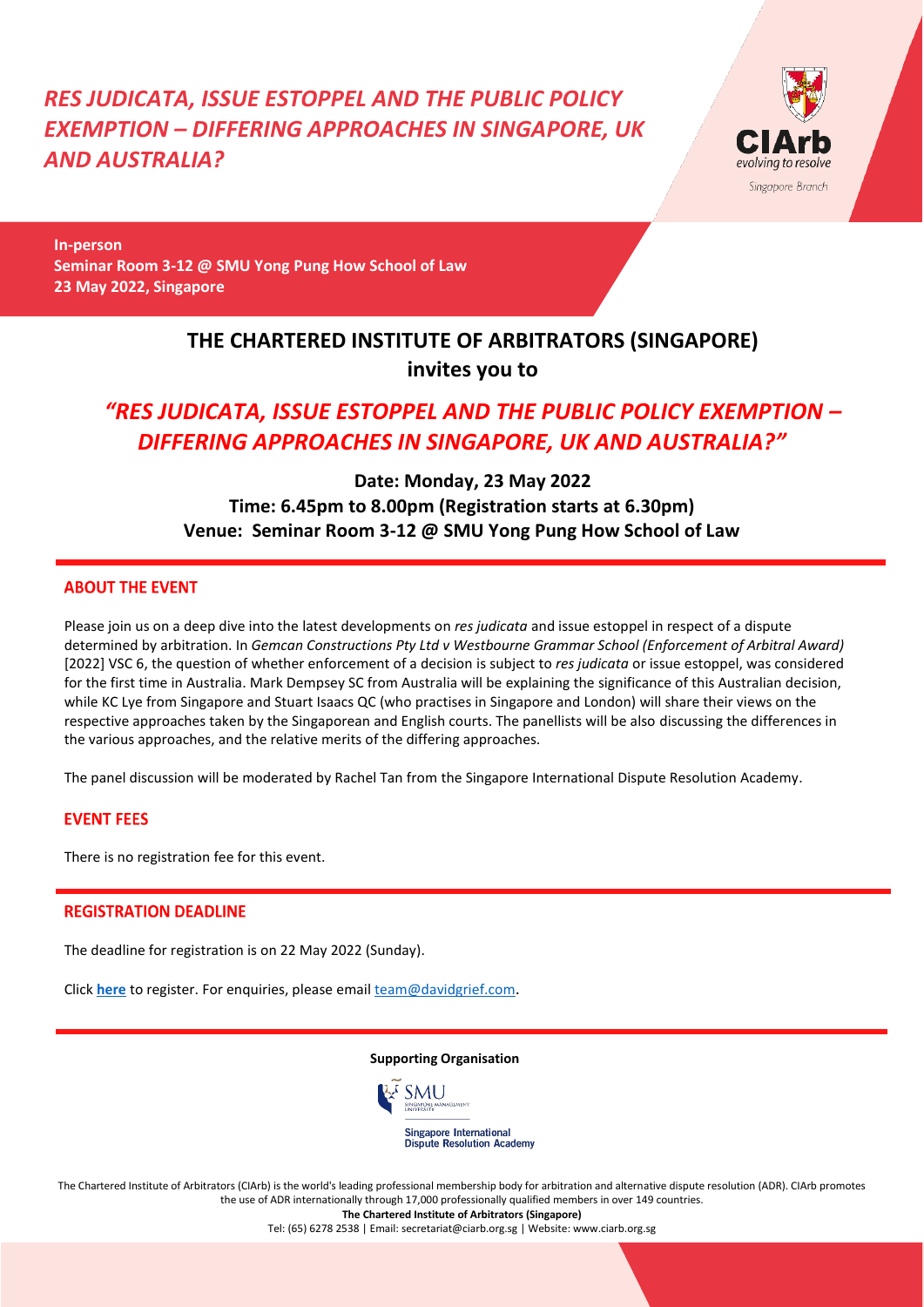# *RES JUDICATA, ISSUE ESTOPPEL AND THE PUBLIC POLICY EXEMPTION – DIFFERING APPROACHES IN SINGAPORE, UK AND AUSTRALIA?*



**In-person Seminar Room 3-12 @ SMU Yong Pung How School of Law 23 May 2022, Singapore**

## **PANELLISTS AND MODERATOR**





## **Mark Dempsey SC**

With more than three decades of experience as a barrister and 18 years as a Senior Counsel, Mark is one of Australia's leading barristers. He is regularly briefed as counsel in a wide range of highly value and complex commercial disputes in courts and arbitrations across Australia and Asia-Pacific. In particular, he is renowned for his expertise in major construction, engineering and infrastructure disputes. Mark is also an accredited mediator and regularly mediates construction and other commercial disputes and mainly actively engages in the promotion of international arbitration through his roles as a Director of the Australian Centre for International Commercial Arbitration (ACICA) and Chair of the Australian Bar Association International Committee (ABA).

Mark is a Senior Fellow at the Bali International Arbitration and Mediation Centre (BIAMC) and a Fellow at the Chartered Institute of Arbitrators (CIArb) and Australian Centre for International Commercial Arbitration (ACICA). He is also on the panel of arbitrator and mediator for the Asian International Arbitration Centre (AIAC, formerly known as KLRCA).

### **KC Lye**

KC Lye began his practice as a commercial litigator at the Singapore Bar and later spent many years as the head of the disputes department of a major international firm in Singapore. With his myriad of experience over more than 20 years as a dispute resolution practitioner, he now brings it to practice as an independent counsel and arbitrator. He is a Fellow of the Singapore Institute of Arbitrators (SIArb), and is on the panel of arbitrators of the Singapore International Arbitration Centre (SIAC) and the Asian International Arbitration Centre (AIAC, formerly known KLRCA).

KC focuses on international arbitration and has been involved in a wide variety of contested matters in South-East Asia. He handles high-value disputes from a range of industry sectors, including energy, infrastructure, oil and gas, aviation, and commercial fraud. He has represented clients in ICSID, SIAC, ICC and LCIA arbitrations and mediation proceedings in London, Hong Kong and Singapore. He has accepted numerous appointments to sit as arbitrator, both as sole arbitrator and as part of a panel, in commercial cases centred in Japan, India, China, the Philippines and Rwanda. KC has been consistently named in the Hall of Fame for International Arbitration and ranked as a Leading Individual for many years in leading legal directories and rankings.

The Chartered Institute of Arbitrators (CIArb) is the world's leading professional membership body for arbitration and alternative dispute resolution (ADR). CIArb promotes the use of ADR internationally through 17,000 professionally qualified members in over 149 countries.

**The Chartered Institute of Arbitrators (Singapore)**